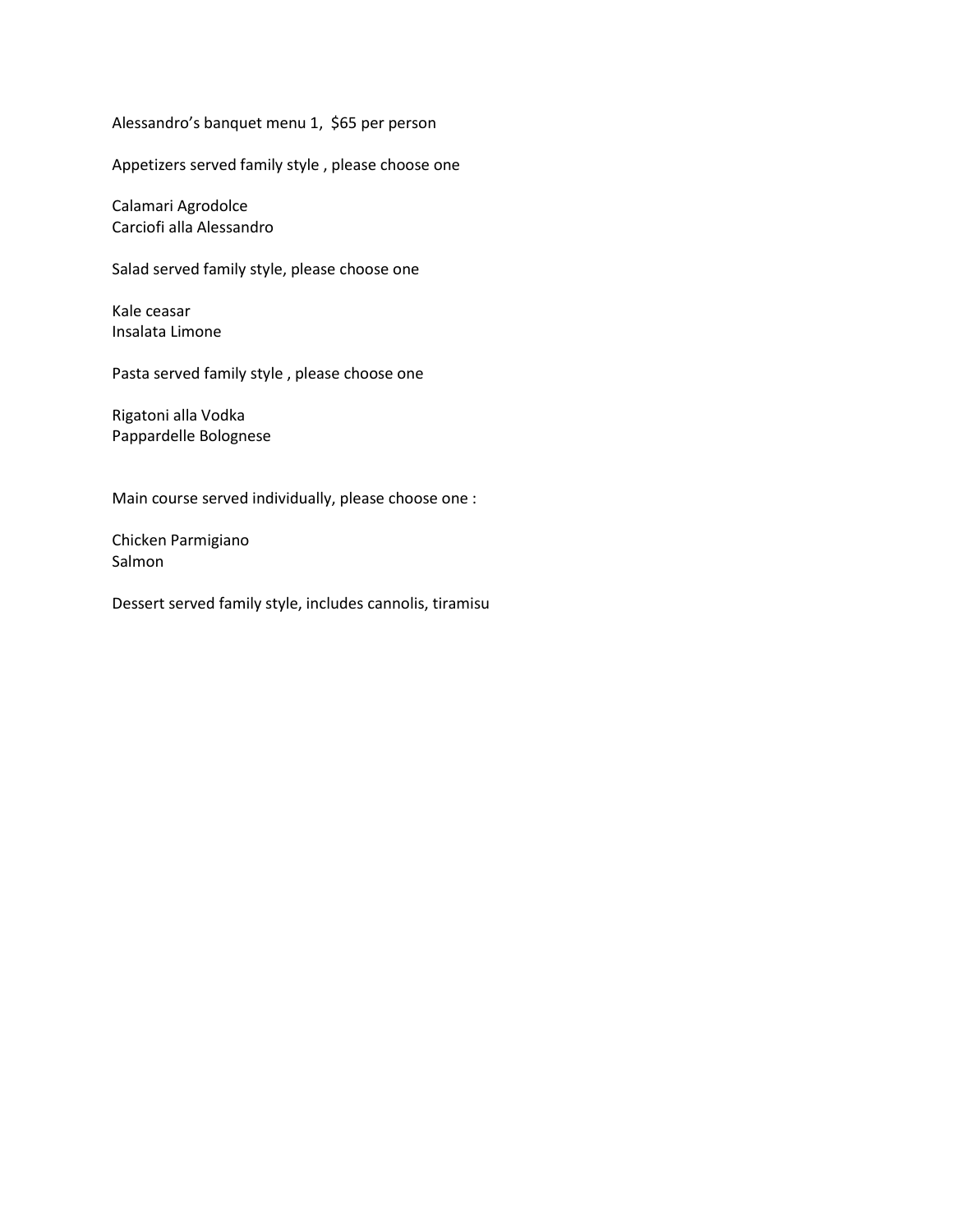Alessandro's banquet menu 2, \$75 per person

Appetizers served family style, please choose one:

Calamari Agrodolce Carciofi alla Alessandro Burrata Baked Clams Melanzane al Forno

Salad served family style, please choose one:

Kale Ceasar Insalata Limone Arugula Iceberg wedge

Pasta served family style, please two:

Rigatoni alla Vodka Pappardelle Bolognese Spaghetti alla Chitarra Cheese Ravioli Paccheri Amatraciana Linguine and Clams

Main course served individually, please choose two:

Chicken Parmigiano Salmon Branzino Pork Osso Bucco Veal Cacciatore

Dessert served family style , includes cannolis , tiramisu , zeppoli , rice pudding – please choose two